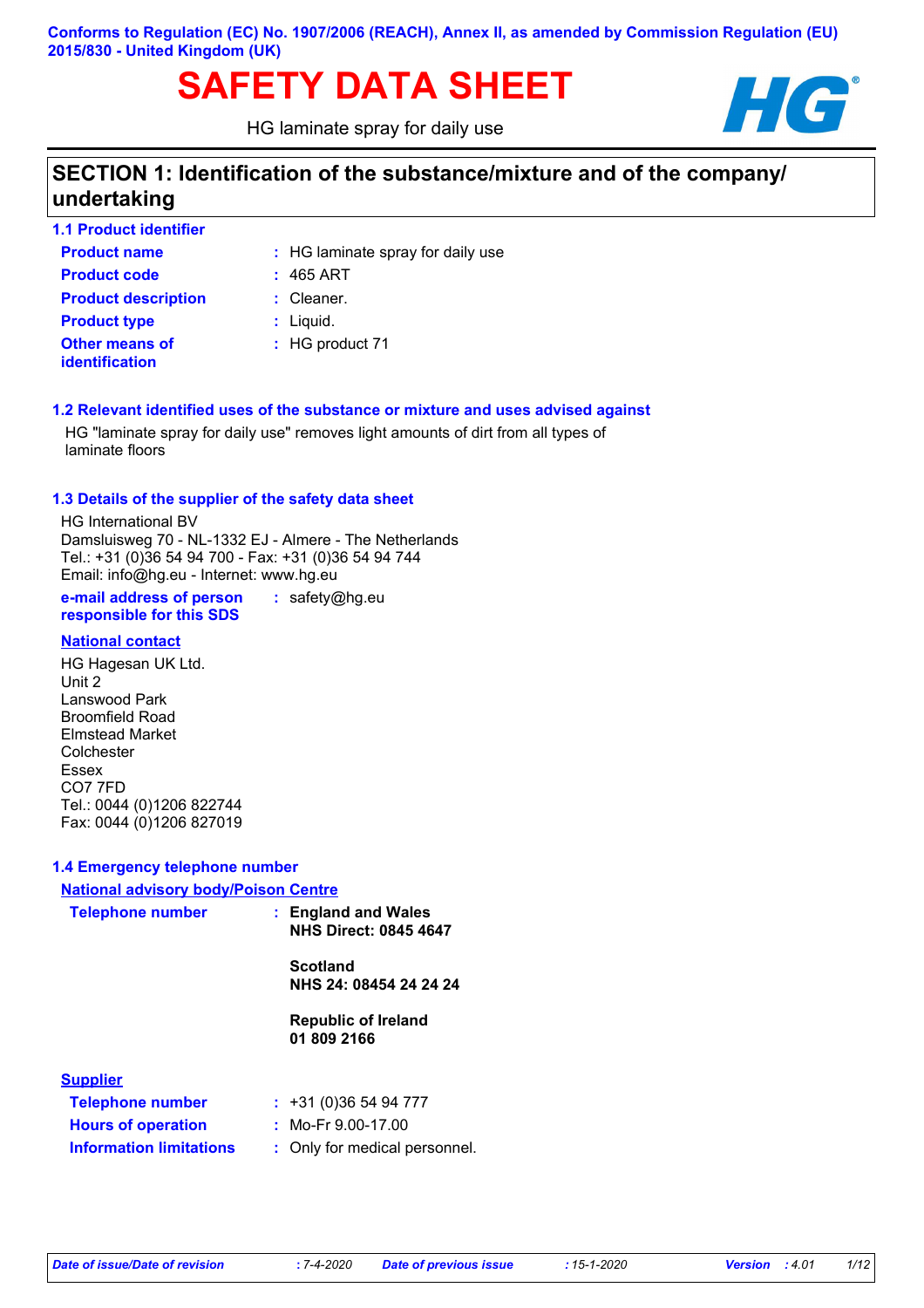*HG laminate spray for daily use*

| <b>SECTION 2: Hazards identification</b>                                                                                                                        |                                                                                                           |
|-----------------------------------------------------------------------------------------------------------------------------------------------------------------|-----------------------------------------------------------------------------------------------------------|
| 2.1 Classification of the substance or mixture                                                                                                                  |                                                                                                           |
| <b>Product definition</b>                                                                                                                                       | : Mixture                                                                                                 |
|                                                                                                                                                                 | <b>Classification according to Regulation (EC) No. 1272/2008 [CLP/GHS]</b>                                |
| Not classified.                                                                                                                                                 |                                                                                                           |
|                                                                                                                                                                 | The product is not classified as hazardous according to Regulation (EC) 1272/2008 as amended.             |
| <b>Ingredients of unknown</b><br>toxicity                                                                                                                       |                                                                                                           |
| <b>Ingredients of unknown</b><br>ecotoxicity                                                                                                                    | t                                                                                                         |
|                                                                                                                                                                 | See Section 11 for more detailed information on health effects and symptoms.                              |
| 2.2 Label elements                                                                                                                                              |                                                                                                           |
| <b>Signal word</b>                                                                                                                                              | : No signal word.                                                                                         |
| <b>Hazard statements</b>                                                                                                                                        | : No known significant effects or critical hazards.                                                       |
| <b>Precautionary statements</b>                                                                                                                                 |                                                                                                           |
| <b>General</b>                                                                                                                                                  | : If medical advice is needed: Have product container or label at hand. Keep out of<br>reach of children. |
| <b>Prevention</b>                                                                                                                                               | : Not applicable.                                                                                         |
| <b>Response</b>                                                                                                                                                 | Not applicable                                                                                            |
| <b>Storage</b>                                                                                                                                                  | Not applicable                                                                                            |
| <b>Disposal</b>                                                                                                                                                 | Not applicable                                                                                            |
| <b>Supplemental label</b><br>elements                                                                                                                           | : Contains 2-methyl-2H-isothiazol-3-one. May produce an allergic reaction.                                |
| <b>Annex XVII - Restrictions</b><br>on the manufacture,<br>placing on the market and<br>use of certain dangerous<br>substances, mixtures and<br><b>articles</b> | : Not applicable.                                                                                         |
| <b>Special packaging requirements</b>                                                                                                                           |                                                                                                           |
| <b>Containers to be fitted</b><br>with child-resistant<br>fastenings                                                                                            | : Not applicable.                                                                                         |
| <b>Tactile warning of danger : Not applicable.</b>                                                                                                              |                                                                                                           |

#### **2.3 Other hazards**

**Other hazards which do : not result in classification** : None known.

# **SECTION 3: Composition/information on ingredients**

| <b>Product/ingredient name</b> | <b>Identifiers</b>                                                                     | $\%$         | <b>Regulation (EC) No.</b><br>1272/2008 [CLP]                                 | <b>Type</b> |
|--------------------------------|----------------------------------------------------------------------------------------|--------------|-------------------------------------------------------------------------------|-------------|
| propan-2-ol                    | REACH #:<br>  01-2119457558-25<br>EC: 200-661-7<br>CAS: 67-63-0<br>Index: 603-117-00-0 | $\geq 1 - 5$ | Flam. Liq. 2, H225<br>Eye Irrit. 2, H319<br>STOT SE 3, H336                   | [1] [2]     |
|                                |                                                                                        |              | See Section 16 for<br>the full text of the H<br>statements declared<br>above. |             |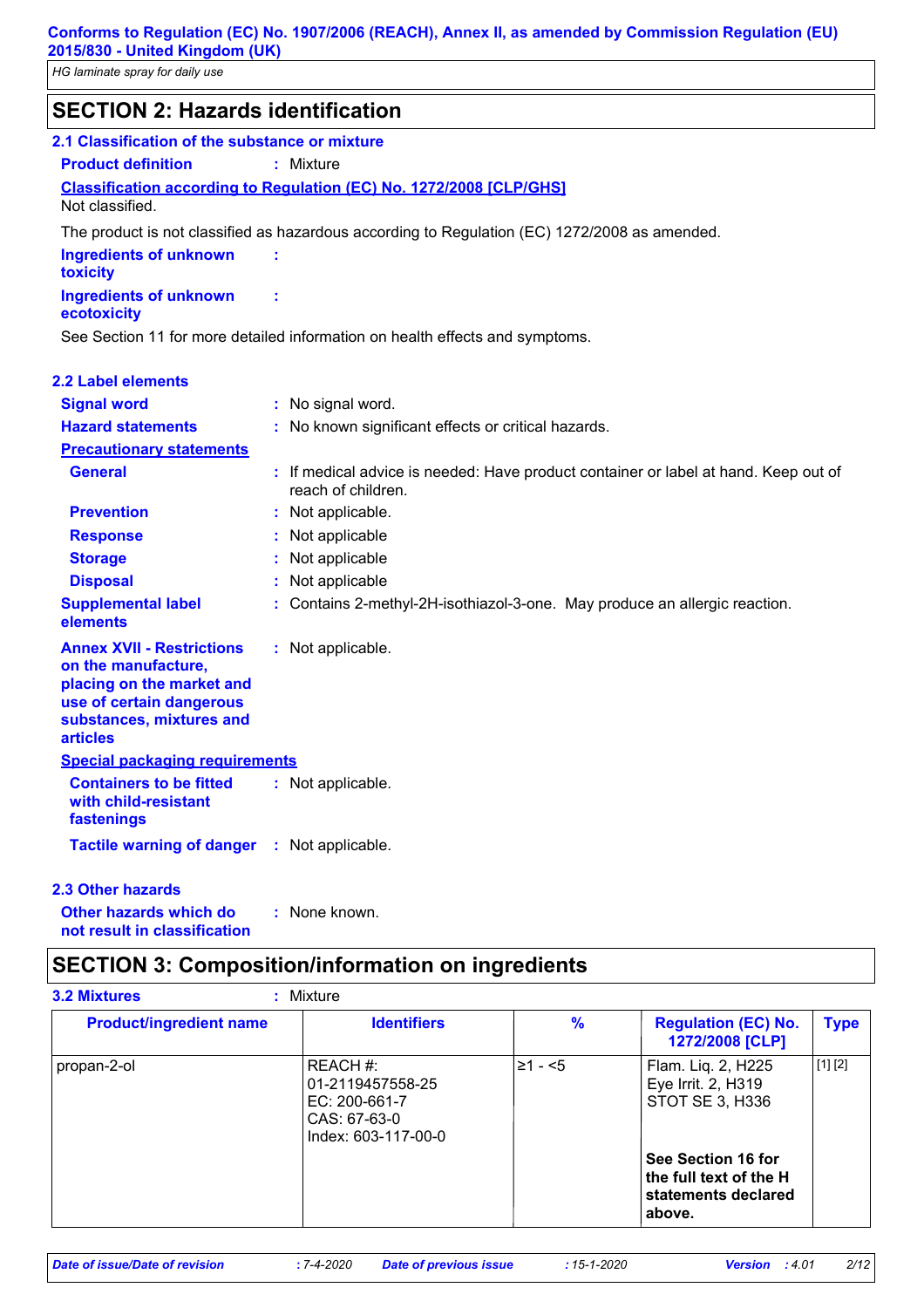*HG laminate spray for daily use*

# **SECTION 3: Composition/information on ingredients**

There are no additional ingredients present which, within the current knowledge of the supplier and in the concentrations applicable, are classified as hazardous to health or the environment, are PBTs, vPvBs or Substances of equivalent concern, or have been assigned a workplace exposure limit and hence require reporting in this section.

## **Type**

[1] Substance classified with a health or environmental hazard

- [2] Substance with a workplace exposure limit
- [3] Substance meets the criteria for PBT according to Regulation (EC) No. 1907/2006, Annex XIII
- [4] Substance meets the criteria for vPvB according to Regulation (EC) No. 1907/2006, Annex XIII
- [5] Substance of equivalent concern
- [6] Additional disclosure due to company policy

Occupational exposure limits, if available, are listed in Section 8.

## **SECTION 4: First aid measures**

#### **4.1 Description of first aid measures**

| <b>Eye contact</b>                | : Immediately flush eyes with plenty of water, occasionally lifting the upper and lower<br>eyelids. Check for and remove any contact lenses. Get medical attention if irritation<br>occurs. |
|-----------------------------------|---------------------------------------------------------------------------------------------------------------------------------------------------------------------------------------------|
| <b>Inhalation</b>                 | : Get medical attention if symptoms occur. Remove victim to fresh air and keep at<br>rest in a position comfortable for breathing.                                                          |
| <b>Skin contact</b>               | : Flush contaminated skin with plenty of water. Remove contaminated clothing and<br>shoes. Get medical attention if symptoms occur.                                                         |
| <b>Ingestion</b>                  | : Get medical attention if symptoms occur.                                                                                                                                                  |
| <b>Protection of first-aiders</b> | : No action shall be taken involving any personal risk or without suitable training.                                                                                                        |

## **4.2 Most important symptoms and effects, both acute and delayed**

| Over-exposure signs/symptoms |                     |  |  |
|------------------------------|---------------------|--|--|
| <b>Eye contact</b>           | : No specific data. |  |  |
| <b>Inhalation</b>            | : No specific data. |  |  |
| <b>Skin contact</b>          | : No specific data. |  |  |
| <b>Ingestion</b>             | : No specific data. |  |  |

#### **4.3 Indication of any immediate medical attention and special treatment needed**

| <b>Notes to physician</b> | : Treat symptomatically. Contact poison treatment specialist immediately if large<br>quantities have been ingested or inhaled. |
|---------------------------|--------------------------------------------------------------------------------------------------------------------------------|
| Canalfia trantmarta       | . Na annaifin trantmant                                                                                                        |

**Specific treatments :** No specific treatment.

## **SECTION 5: Firefighting measures**

| 5.1 Extinguishing media                                   |                  |  |  |
|-----------------------------------------------------------|------------------|--|--|
| <b>Suitable extinguishing</b><br>media                    | : Not applicable |  |  |
| <b>Unsuitable extinguishing</b><br>media                  | : Not applicable |  |  |
| 5.2 Special hazards arising from the substance or mixture |                  |  |  |

| <b>Hazards from the</b><br>substance or mixture | : In a fire or if heated, a pressure increase will occur and the container may burst.              |
|-------------------------------------------------|----------------------------------------------------------------------------------------------------|
| <b>Hazardous combustion</b><br><b>products</b>  | : Decomposition products may include the following materials:<br>carbon dioxide<br>carbon monoxide |

#### **5.3 Advice for firefighters**

*Date of issue/Date of revision* **:** *7-4-2020 Date of previous issue : 15-1-2020 Version : 4.01 3/12*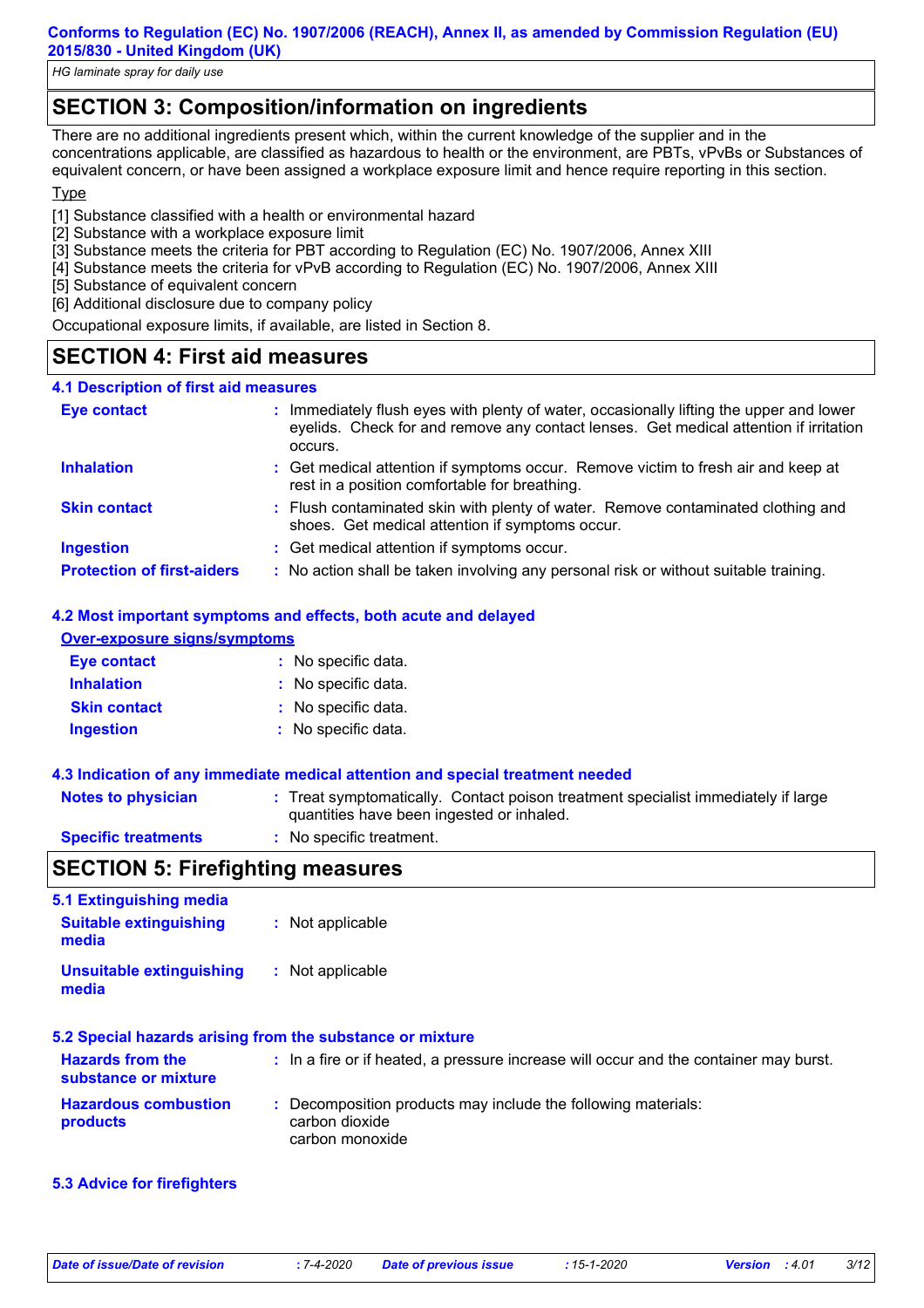| <b>Special protective actions</b><br>for fire-fighters   | : Promptly isolate the scene by removing all persons from the vicinity of the incident if<br>there is a fire. No action shall be taken involving any personal risk or without<br>suitable training.                                                                                                                                                                   |
|----------------------------------------------------------|-----------------------------------------------------------------------------------------------------------------------------------------------------------------------------------------------------------------------------------------------------------------------------------------------------------------------------------------------------------------------|
| <b>Special protective</b><br>equipment for fire-fighters | : Fire-fighters should wear appropriate protective equipment and self-contained<br>breathing apparatus (SCBA) with a full face-piece operated in positive pressure<br>mode. Clothing for fire-fighters (including helmets, protective boots and gloves)<br>conforming to European standard EN 469 will provide a basic level of protection for<br>chemical incidents. |

## **SECTION 6: Accidental release measures**

|                                                          | 6.1 Personal precautions, protective equipment and emergency procedures                                                                                                                                                                                                                                                                                                                                                                                                        |
|----------------------------------------------------------|--------------------------------------------------------------------------------------------------------------------------------------------------------------------------------------------------------------------------------------------------------------------------------------------------------------------------------------------------------------------------------------------------------------------------------------------------------------------------------|
| For non-emergency<br>personnel                           | : No action shall be taken involving any personal risk or without suitable training.<br>Evacuate surrounding areas. Keep unnecessary and unprotected personnel from<br>entering. Do not touch or walk through spilt material. Put on appropriate personal<br>protective equipment.                                                                                                                                                                                             |
|                                                          | For emergency responders : If specialised clothing is required to deal with the spillage, take note of any<br>information in Section 8 on suitable and unsuitable materials. See also the<br>information in "For non-emergency personnel".                                                                                                                                                                                                                                     |
| <b>6.2 Environmental</b><br>precautions                  | : Avoid dispersal of spilt material and runoff and contact with soil, waterways, drains<br>and sewers. Inform the relevant authorities if the product has caused environmental<br>pollution (sewers, waterways, soil or air).                                                                                                                                                                                                                                                  |
| 6.3 Methods and material for containment and cleaning up |                                                                                                                                                                                                                                                                                                                                                                                                                                                                                |
| <b>Small spill</b>                                       | : Stop leak if without risk. Move containers from spill area. Dilute with water and mop<br>up if water-soluble. Alternatively, or if water-insoluble, absorb with an inert dry<br>material and place in an appropriate waste disposal container. Dispose of via a<br>licensed waste disposal contractor.                                                                                                                                                                       |
| <b>Large spill</b>                                       | : Stop leak if without risk. Move containers from spill area. Prevent entry into sewers,<br>water courses, basements or confined areas. Wash spillages into an effluent<br>treatment plant or proceed as follows. Contain and collect spillage with non-<br>combustible, absorbent material e.g. sand, earth, vermiculite or diatomaceous earth<br>and place in container for disposal according to local regulations. Dispose of via a<br>licensed waste disposal contractor. |
| <b>6.4 Reference to other</b><br><b>sections</b>         | : See Section 1 for emergency contact information.<br>See Section 8 for information on appropriate personal protective equipment.<br>See Section 13 for additional waste treatment information.                                                                                                                                                                                                                                                                                |

## **SECTION 7: Handling and storage**

The information in this section contains generic advice and guidance. The list of Identified Uses in Section 1 should be consulted for any available use-specific information provided in the Exposure Scenario(s).

#### **7.1 Precautions for safe handling Protective measures : Advice on general occupational hygiene :** Eating, drinking and smoking should be prohibited in areas where this material is Put on appropriate personal protective equipment (see Section 8). handled, stored and processed. Workers should wash hands and face before eating, drinking and smoking. Remove contaminated clothing and protective equipment before entering eating areas. See also Section 8 for additional information on hygiene measures.

#### **7.2 Conditions for safe storage, including any incompatibilities**

Store in accordance with local regulations. Store in original container protected from direct sunlight in a dry, cool and well-ventilated area, away from incompatible materials (see Section 10) and food and drink. Keep container tightly closed and sealed until ready for use. Containers that have been opened must be carefully resealed and kept upright to prevent leakage. Do not store in unlabelled containers. Use appropriate containment to avoid environmental contamination. See Section 10 for incompatible materials before handling or use.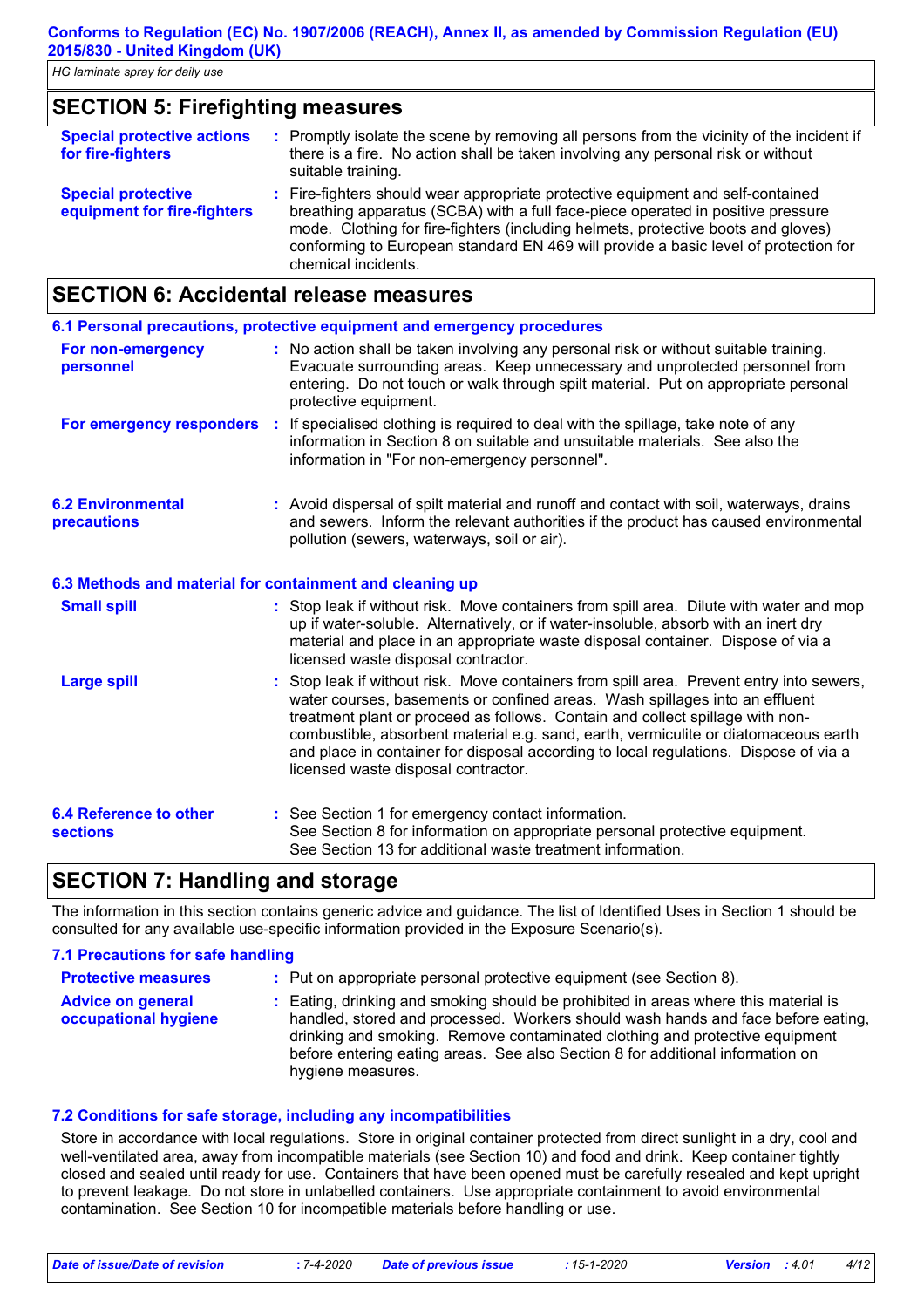## **SECTION 7: Handling and storage**

| 7.3 Specific end use(s)                        |                  |
|------------------------------------------------|------------------|
| <b>Recommendations</b>                         |                  |
| <b>Industrial sector specific</b><br>solutions | : Not available. |

## **SECTION 8: Exposure controls/personal protection**

The information in this section contains generic advice and guidance. Information is provided based on typical anticipated uses of the product. Additional measures might be required for bulk handling or other uses that could significantly increase worker exposure or environmental releases.

#### **8.1 Control parameters**

#### **Occupational exposure limits**

| <b>Product/ingredient name</b>                                                                                                                                                                                                                                                                                                                                    | <b>Exposure limit values</b>                                                                                                                                                                                                                                                                                                                                                                                                                                                                                                                                                                                                                                                                                                                                                                                                                                                                                                                                                                                        |  |  |  |
|-------------------------------------------------------------------------------------------------------------------------------------------------------------------------------------------------------------------------------------------------------------------------------------------------------------------------------------------------------------------|---------------------------------------------------------------------------------------------------------------------------------------------------------------------------------------------------------------------------------------------------------------------------------------------------------------------------------------------------------------------------------------------------------------------------------------------------------------------------------------------------------------------------------------------------------------------------------------------------------------------------------------------------------------------------------------------------------------------------------------------------------------------------------------------------------------------------------------------------------------------------------------------------------------------------------------------------------------------------------------------------------------------|--|--|--|
|                                                                                                                                                                                                                                                                                                                                                                   | EH40/2005 WELs (United Kingdom (UK), 12/2011).<br>STEL: 1250 mg/m <sup>3</sup> 15 minutes.<br>STEL: 500 ppm 15 minutes.<br>TWA: 999 mg/m <sup>3</sup> 8 hours.<br>TWA: 400 ppm 8 hours.                                                                                                                                                                                                                                                                                                                                                                                                                                                                                                                                                                                                                                                                                                                                                                                                                             |  |  |  |
| required.                                                                                                                                                                                                                                                                                                                                                         | If this product contains ingredients with exposure limits, personal, workplace<br>atmosphere or biological monitoring may be required to determine the effectiveness<br>of the ventilation or other control measures and/or the necessity to use respiratory<br>protective equipment. Reference should be made to monitoring standards, such as<br>the following: European Standard EN 689 (Workplace atmospheres - Guidance for<br>the assessment of exposure by inhalation to chemical agents for comparison with<br>limit values and measurement strategy) European Standard EN 14042 (Workplace<br>atmospheres - Guide for the application and use of procedures for the assessment<br>of exposure to chemical and biological agents) European Standard EN 482<br>(Workplace atmospheres - General requirements for the performance of procedures<br>for the measurement of chemical agents) Reference to national guidance<br>documents for methods for the determination of hazardous substances will also be |  |  |  |
|                                                                                                                                                                                                                                                                                                                                                                   |                                                                                                                                                                                                                                                                                                                                                                                                                                                                                                                                                                                                                                                                                                                                                                                                                                                                                                                                                                                                                     |  |  |  |
|                                                                                                                                                                                                                                                                                                                                                                   |                                                                                                                                                                                                                                                                                                                                                                                                                                                                                                                                                                                                                                                                                                                                                                                                                                                                                                                                                                                                                     |  |  |  |
|                                                                                                                                                                                                                                                                                                                                                                   |                                                                                                                                                                                                                                                                                                                                                                                                                                                                                                                                                                                                                                                                                                                                                                                                                                                                                                                                                                                                                     |  |  |  |
|                                                                                                                                                                                                                                                                                                                                                                   |                                                                                                                                                                                                                                                                                                                                                                                                                                                                                                                                                                                                                                                                                                                                                                                                                                                                                                                                                                                                                     |  |  |  |
| contaminants.                                                                                                                                                                                                                                                                                                                                                     | : Good general ventilation should be sufficient to control worker exposure to airborne                                                                                                                                                                                                                                                                                                                                                                                                                                                                                                                                                                                                                                                                                                                                                                                                                                                                                                                              |  |  |  |
| <b>Individual protection measures</b>                                                                                                                                                                                                                                                                                                                             |                                                                                                                                                                                                                                                                                                                                                                                                                                                                                                                                                                                                                                                                                                                                                                                                                                                                                                                                                                                                                     |  |  |  |
|                                                                                                                                                                                                                                                                                                                                                                   | : Wash hands, forearms and face thoroughly after handling chemical products,<br>before eating, smoking and using the lavatory and at the end of the working period.<br>Appropriate techniques should be used to remove potentially contaminated clothing.<br>Wash contaminated clothing before reusing. Ensure that eyewash stations and<br>safety showers are close to the workstation location.                                                                                                                                                                                                                                                                                                                                                                                                                                                                                                                                                                                                                   |  |  |  |
| : Safety eyewear complying with an approved standard should be used when a risk<br>assessment indicates this is necessary to avoid exposure to liquid splashes, mists,<br>gases or dusts. If contact is possible, the following protection should be worn,<br>unless the assessment indicates a higher degree of protection: safety glasses with<br>side-shields. |                                                                                                                                                                                                                                                                                                                                                                                                                                                                                                                                                                                                                                                                                                                                                                                                                                                                                                                                                                                                                     |  |  |  |
|                                                                                                                                                                                                                                                                                                                                                                   |                                                                                                                                                                                                                                                                                                                                                                                                                                                                                                                                                                                                                                                                                                                                                                                                                                                                                                                                                                                                                     |  |  |  |
| : Not applicable                                                                                                                                                                                                                                                                                                                                                  |                                                                                                                                                                                                                                                                                                                                                                                                                                                                                                                                                                                                                                                                                                                                                                                                                                                                                                                                                                                                                     |  |  |  |
|                                                                                                                                                                                                                                                                                                                                                                   | : Personal protective equipment for the body should be selected based on the task<br>being performed and the risks involved and should be approved by a specialist                                                                                                                                                                                                                                                                                                                                                                                                                                                                                                                                                                                                                                                                                                                                                                                                                                                  |  |  |  |
|                                                                                                                                                                                                                                                                                                                                                                   | before handling this product.                                                                                                                                                                                                                                                                                                                                                                                                                                                                                                                                                                                                                                                                                                                                                                                                                                                                                                                                                                                       |  |  |  |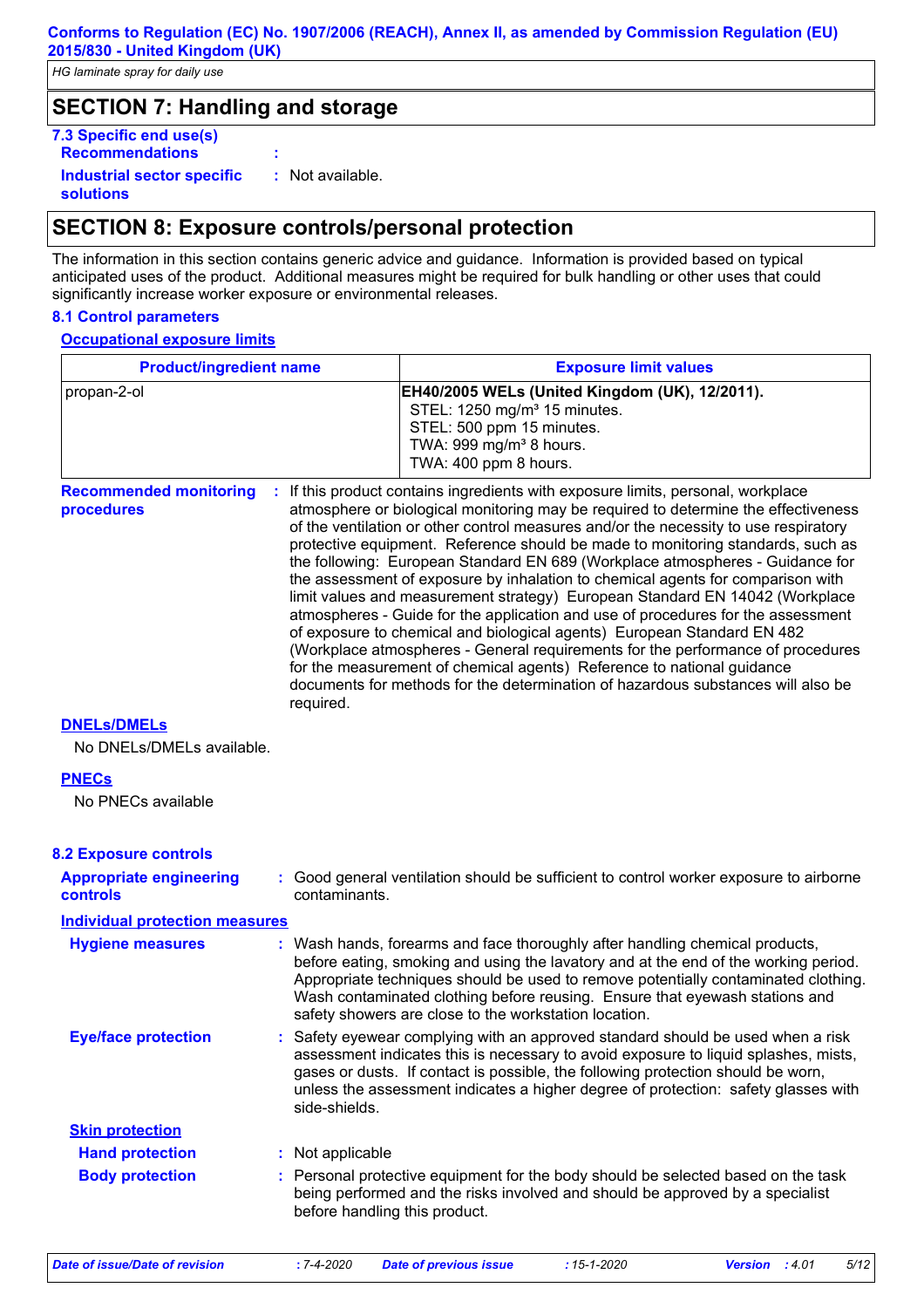# **SECTION 8: Exposure controls/personal protection**

| <b>Other skin protection</b>              | : Appropriate footwear and any additional skin protection measures should be<br>selected based on the task being performed and the risks involved and should be<br>approved by a specialist before handling this product.                                                                                                       |
|-------------------------------------------|---------------------------------------------------------------------------------------------------------------------------------------------------------------------------------------------------------------------------------------------------------------------------------------------------------------------------------|
| <b>Respiratory protection</b>             | : Based on the hazard and potential for exposure, select a respirator that meets the<br>appropriate standard or certification. Respirators must be used according to a<br>respiratory protection program to ensure proper fitting, training, and other important<br>aspects of use.                                             |
| <b>Thermal hazards</b>                    |                                                                                                                                                                                                                                                                                                                                 |
| <b>Environmental exposure</b><br>controls | : Emissions from ventilation or work process equipment should be checked to ensure<br>they comply with the requirements of environmental protection legislation. In some<br>cases, fume scrubbers, filters or engineering modifications to the process<br>equipment will be necessary to reduce emissions to acceptable levels. |

## **SECTION 9: Physical and chemical properties**

| 9.1 Information on basic physical and chemical properties   |                                                                        |
|-------------------------------------------------------------|------------------------------------------------------------------------|
| <b>Appearance</b>                                           |                                                                        |
| <b>Physical state</b>                                       | : Liquid.                                                              |
| <b>Colour</b>                                               | Colourless.                                                            |
| <b>Odour</b>                                                | : Fragrance-like.                                                      |
| <b>Odour threshold</b>                                      | Not available.                                                         |
| pH                                                          | : 8,5 [Conc. (% w/w): 100%]                                            |
| <b>Melting point/freezing point</b>                         | : Not available.                                                       |
| Initial boiling point and boiling<br>range                  | : Not available.                                                       |
| <b>Flash point</b>                                          | [Product does not sustain combustion.]                                 |
| <b>Evaporation rate</b>                                     | Not available.                                                         |
| <b>Flammability (solid, gas)</b>                            | : Not available.                                                       |
| <b>Upper/lower flammability or</b><br>explosive limits      | : Not available.                                                       |
| <b>Vapour pressure</b>                                      | : Not available.                                                       |
| <b>Vapour density</b>                                       | : Not available.                                                       |
| <b>Relative density</b>                                     | : 0,997                                                                |
| <b>Solubility(ies)</b>                                      | : Easily soluble in the following materials: cold water and hot water. |
| Partition coefficient: n-octanol/ : Not available.<br>water |                                                                        |
| <b>Auto-ignition temperature</b>                            | $: 399^{\circ}$ C                                                      |
| <b>Decomposition temperature</b>                            | : Not available.                                                       |
| <b>Viscosity</b>                                            | : Not available.                                                       |
| <b>Explosive properties</b>                                 | : Not available.                                                       |
| <b>Oxidising properties</b>                                 | : Not available.                                                       |
| 9.2 Other information                                       |                                                                        |
| <b>Solubility in water</b>                                  | : Not available.                                                       |
| No additional information.                                  |                                                                        |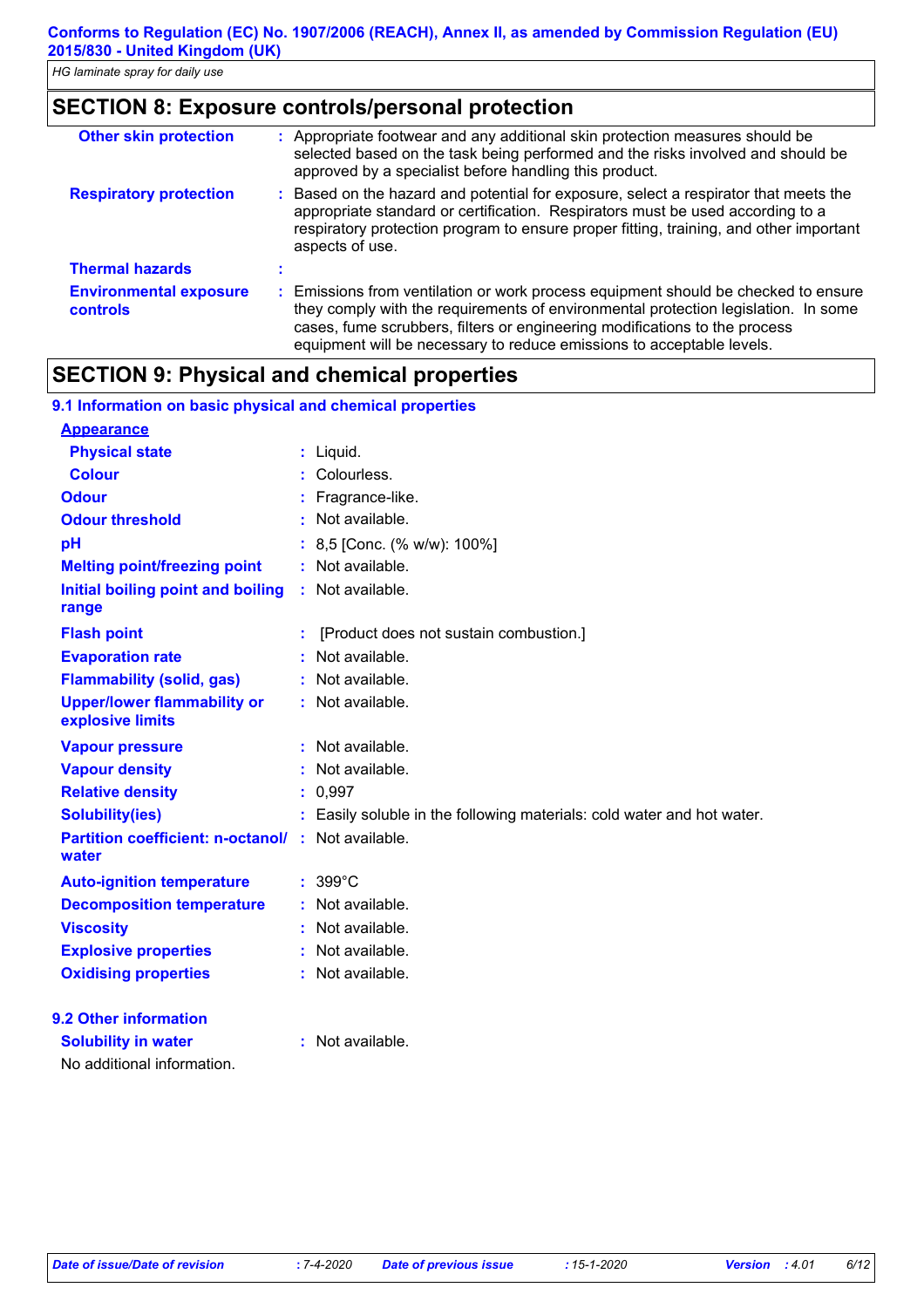*HG laminate spray for daily use*

|  | <b>SECTION 10: Stability and reactivity</b> |  |
|--|---------------------------------------------|--|
|--|---------------------------------------------|--|

| <b>10.1 Reactivity</b>                            | : No specific test data related to reactivity available for this product or its ingredients.              |
|---------------------------------------------------|-----------------------------------------------------------------------------------------------------------|
| <b>10.2 Chemical stability</b>                    | : The product is stable.                                                                                  |
| <b>10.3 Possibility of</b><br>hazardous reactions | : Under normal conditions of storage and use, hazardous reactions will not occur.                         |
| <b>10.4 Conditions to avoid</b>                   | : Not applicable                                                                                          |
| <b>10.5 Incompatible materials</b>                | : No specific data.                                                                                       |
| <b>10.6 Hazardous</b><br>decomposition products   | : Under normal conditions of storage and use, hazardous decomposition products<br>should not be produced. |

# **SECTION 11: Toxicological information**

## **11.1 Information on toxicological effects**

#### **Acute toxicity**

| <b>Product/ingredient name</b> | <b>Result</b> | <b>Species</b> | <b>Dose</b> | <b>Exposure</b> |
|--------------------------------|---------------|----------------|-------------|-----------------|
| propan-2-ol                    | LD50 Dermal   | Rabbit         | 12800 mg/kg | -               |
|                                | LD50 Oral     | Rat            | 5000 mg/kg  | -               |

## **Conclusion/Summary :** Not available. **Acute toxicity estimates**

Not available.

#### **Irritation/Corrosion**

| <b>Product/ingredient name</b>                          | <b>Result</b>            | <b>Species</b> | <b>Score</b>             | <b>Exposure</b>            | <b>Observation</b> |  |
|---------------------------------------------------------|--------------------------|----------------|--------------------------|----------------------------|--------------------|--|
| propan-2-ol                                             | Eyes - Moderate irritant | Rabbit         |                          | 24 hours 100<br>milligrams |                    |  |
|                                                         | Eyes - Moderate irritant | Rabbit         |                          | 10 milligrams              |                    |  |
|                                                         | Eyes - Severe irritant   | Rabbit         | $\overline{\phantom{a}}$ | 100                        |                    |  |
|                                                         |                          |                |                          | milligrams                 |                    |  |
|                                                         | Skin - Mild irritant     | Rabbit         |                          | 500                        |                    |  |
|                                                         |                          |                |                          | milligrams                 |                    |  |
| <b>Conclusion/Summary</b>                               | : Not available.         |                |                          |                            |                    |  |
| <b>Sensitisation</b>                                    |                          |                |                          |                            |                    |  |
| <b>Conclusion/Summary</b>                               | : Not available.         |                |                          |                            |                    |  |
| <b>Mutagenicity</b>                                     |                          |                |                          |                            |                    |  |
| <b>Conclusion/Summary</b>                               | : Not available.         |                |                          |                            |                    |  |
| <b>Carcinogenicity</b>                                  |                          |                |                          |                            |                    |  |
| <b>Conclusion/Summary</b>                               | : Not available.         |                |                          |                            |                    |  |
| <b>Reproductive toxicity</b>                            |                          |                |                          |                            |                    |  |
| <b>Conclusion/Summary</b>                               | $:$ Not available.       |                |                          |                            |                    |  |
| <b>Teratogenicity</b>                                   |                          |                |                          |                            |                    |  |
| <b>Conclusion/Summary</b>                               | : Not available.         |                |                          |                            |                    |  |
| <b>Specific target organ toxicity (single exposure)</b> |                          |                |                          |                            |                    |  |

| <b>Product/ingredient name</b> | <b>Category</b> | <b>Route of</b><br>exposure | <b>Target organs</b> |
|--------------------------------|-----------------|-----------------------------|----------------------|
| propan-2-ol                    | Category 3      | Not applicable.             | Narcotic effects     |
| $\sim$ $\sim$                  |                 |                             |                      |

## **Specific target organ toxicity (repeated exposure)** Not available.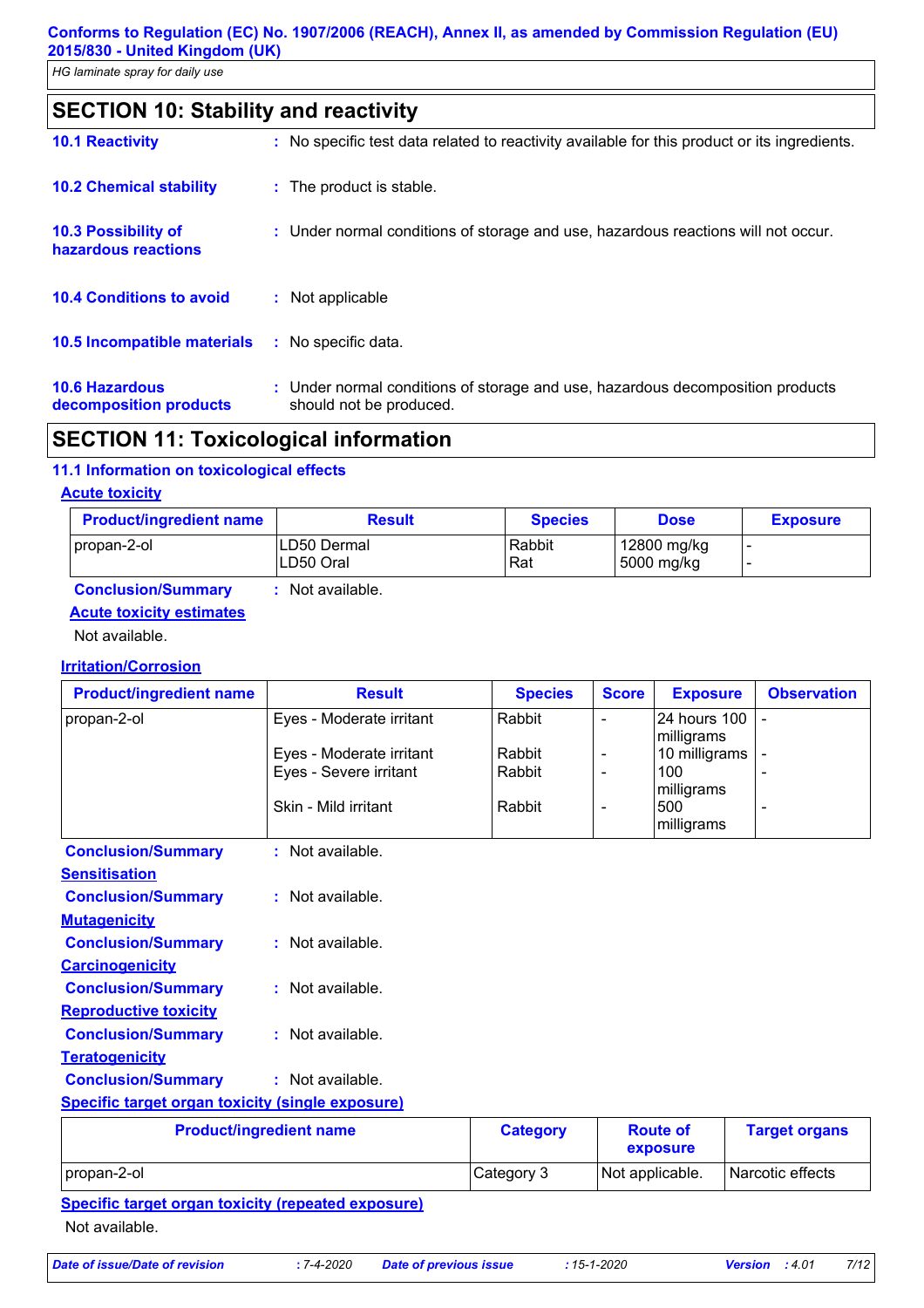# **SECTION 11: Toxicological information**

#### **Aspiration hazard**

Not available.

| <b>Information on likely routes</b> | : Not available. |
|-------------------------------------|------------------|
|                                     |                  |

| of exposure |  |
|-------------|--|
|-------------|--|

| <b>Potential acute health effects</b> |                                                     |
|---------------------------------------|-----------------------------------------------------|
| <b>Eve contact</b>                    | : No known significant effects or critical hazards. |
| <b>Inhalation</b>                     | : No known significant effects or critical hazards. |
| <b>Skin contact</b>                   | : No known significant effects or critical hazards. |
| <b>Ingestion</b>                      | : No known significant effects or critical hazards. |

## **Symptoms related to the physical, chemical and toxicological characteristics**

| <b>Eye contact</b>  | : No specific data. |
|---------------------|---------------------|
| <b>Inhalation</b>   | : No specific data. |
| <b>Skin contact</b> | : No specific data. |
| <b>Ingestion</b>    | : No specific data. |

## **Delayed and immediate effects as well as chronic effects from short and long-term exposure**

| <b>Short term exposure</b>                        |                                                     |  |
|---------------------------------------------------|-----------------------------------------------------|--|
| <b>Potential immediate</b><br>effects             | $:$ Not available.                                  |  |
| <b>Potential delayed effects</b>                  | : Not available.                                    |  |
| <b>Long term exposure</b>                         |                                                     |  |
| <b>Potential immediate</b><br>effects             | $:$ Not available.                                  |  |
| <b>Potential delayed effects : Not available.</b> |                                                     |  |
| <b>Potential chronic health effects</b>           |                                                     |  |
| Not available.                                    |                                                     |  |
| <b>Conclusion/Summary</b>                         | $:$ Not available.                                  |  |
| <b>General</b>                                    | : No known significant effects or critical hazards. |  |
| <b>Carcinogenicity</b>                            | : No known significant effects or critical hazards. |  |
| <b>Mutagenicity</b>                               | : No known significant effects or critical hazards. |  |
| <b>Teratogenicity</b>                             | : No known significant effects or critical hazards. |  |
| <b>Developmental effects</b>                      | : No known significant effects or critical hazards. |  |
| <b>Fertility effects</b>                          | : No known significant effects or critical hazards. |  |
|                                                   |                                                     |  |

#### **Other information :**

: Not available.

# **SECTION 12: Ecological information**

#### **12.1 Toxicity**

| <b>Product/ingredient name</b> | <b>Result</b>                                                                                                                                 | <b>Species</b>                                         | <b>Exposure</b>                   |
|--------------------------------|-----------------------------------------------------------------------------------------------------------------------------------------------|--------------------------------------------------------|-----------------------------------|
| propan-2-ol                    | Acute EC50 10100 mg/l Fresh water<br>Acute LC50 1400000 µg/l Marine water   Crustaceans - Crangon crangon<br>Acute LC50 4200 mg/l Fresh water | Daphnia - Daphnia magna<br>Fish - Rasbora heteromorpha | 48 hours<br>148 hours<br>96 hours |
| Conclusion Cummon              | Doodily biodogradahla                                                                                                                         |                                                        |                                   |

**Conclusion/Summary :** Readily biodegradable

## **12.2 Persistence and degradability**

| <b>Conclusion/Summary</b> | : Readily biodegradable |  |
|---------------------------|-------------------------|--|
|---------------------------|-------------------------|--|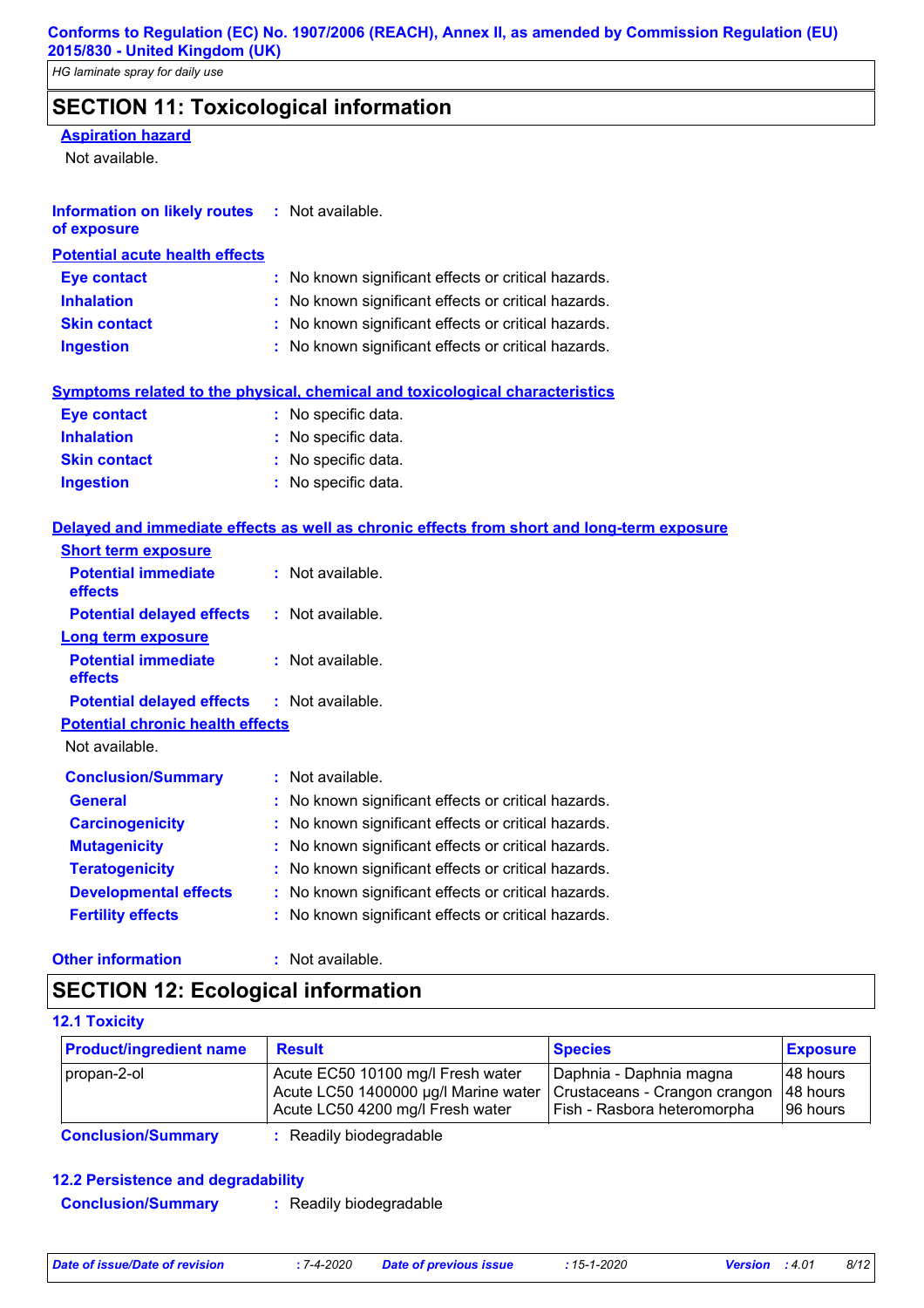*HG laminate spray for daily use*

| <b>SECTION 12: Ecological information</b> |                          |                   |                  |
|-------------------------------------------|--------------------------|-------------------|------------------|
| <b>Product/ingredient name</b>            | <b>Aquatic half-life</b> | <b>Photolysis</b> | Biodegradability |
| HG laminate spray for daily<br>use        |                          |                   | Readily          |

#### **12.3 Bioaccumulative potential**

| <b>Product/ingredient name</b> | $\mathsf{LogP}_\mathsf{ow}$ | <b>DOF</b><br>יסם | <b>Potential</b> |
|--------------------------------|-----------------------------|-------------------|------------------|
| propan-2-ol                    | 0,05                        |                   | low              |

| <b>12.4 Mobility in soil</b>                            |                  |
|---------------------------------------------------------|------------------|
| <b>Soil/water partition</b><br><b>coefficient (Koc)</b> | : Not available. |
| <b>Mobility</b>                                         | : Not available. |

| 12.5 Results of PBT and vPvB assessment |                   |  |
|-----------------------------------------|-------------------|--|
| <b>PBT</b>                              | : Not applicable. |  |
| <b>vPvB</b>                             | : Not applicable. |  |

| <b>12.6 Other adverse effects</b> | No known significant effects or critical hazards. |
|-----------------------------------|---------------------------------------------------|
|                                   |                                                   |

# **SECTION 13: Disposal considerations**

The information in this section contains generic advice and guidance. The list of Identified Uses in Section 1 should be consulted for any available use-specific information provided in the Exposure Scenario(s).

#### **13.1 Waste treatment methods**

| <b>Product</b>             |                                                                                                                                                                                                                                                                                                                                                                                                                                                                                                                                                     |
|----------------------------|-----------------------------------------------------------------------------------------------------------------------------------------------------------------------------------------------------------------------------------------------------------------------------------------------------------------------------------------------------------------------------------------------------------------------------------------------------------------------------------------------------------------------------------------------------|
| <b>Methods of disposal</b> | : The generation of waste should be avoided or minimised wherever possible.<br>Disposal of this product, solutions and any by-products should at all times comply<br>with the requirements of environmental protection and waste disposal legislation and<br>any regional local authority requirements. Dispose of surplus and non-recyclable<br>products via a licensed waste disposal contractor. Waste should not be disposed of<br>untreated to the sewer unless fully compliant with the requirements of all authorities<br>with jurisdiction. |
| <b>Hazardous waste</b>     | : Within the present knowledge of the supplier, this product is not regarded as<br>hazardous waste, as defined by EU Directive 2008/98/EC.                                                                                                                                                                                                                                                                                                                                                                                                          |
| <b>Packaging</b>           |                                                                                                                                                                                                                                                                                                                                                                                                                                                                                                                                                     |
| <b>Methods of disposal</b> | : The generation of waste should be avoided or minimised wherever possible. Waste<br>packaging should be recycled. Incineration or landfill should only be considered<br>when recycling is not feasible.                                                                                                                                                                                                                                                                                                                                            |
| <b>Special precautions</b> | : This material and its container must be disposed of in a safe way. Empty containers<br>or liners may retain some product residues. Avoid dispersal of spilt material and<br>runoff and contact with soil, waterways, drains and sewers.                                                                                                                                                                                                                                                                                                           |

# **SECTION 14: Transport information**

|                                           | <b>ADR/RID</b>           | <b>ADN</b>                    | <b>IMDG</b>      | <b>IATA</b>                     |
|-------------------------------------------|--------------------------|-------------------------------|------------------|---------------------------------|
| 14.1 UN number                            | Not regulated.           | Not regulated.                | Not regulated.   | Not regulated.                  |
| 14.2 UN proper<br>shipping name           | $\overline{\phantom{0}}$ |                               |                  |                                 |
| <b>14.3 Transport</b><br>hazard class(es) |                          |                               |                  |                                 |
| Date of issue/Date of revision            | $: 7 - 4 - 2020$         | <b>Date of previous issue</b> | $:15 - 1 - 2020$ | 9/12<br><b>Version</b><br>:4.01 |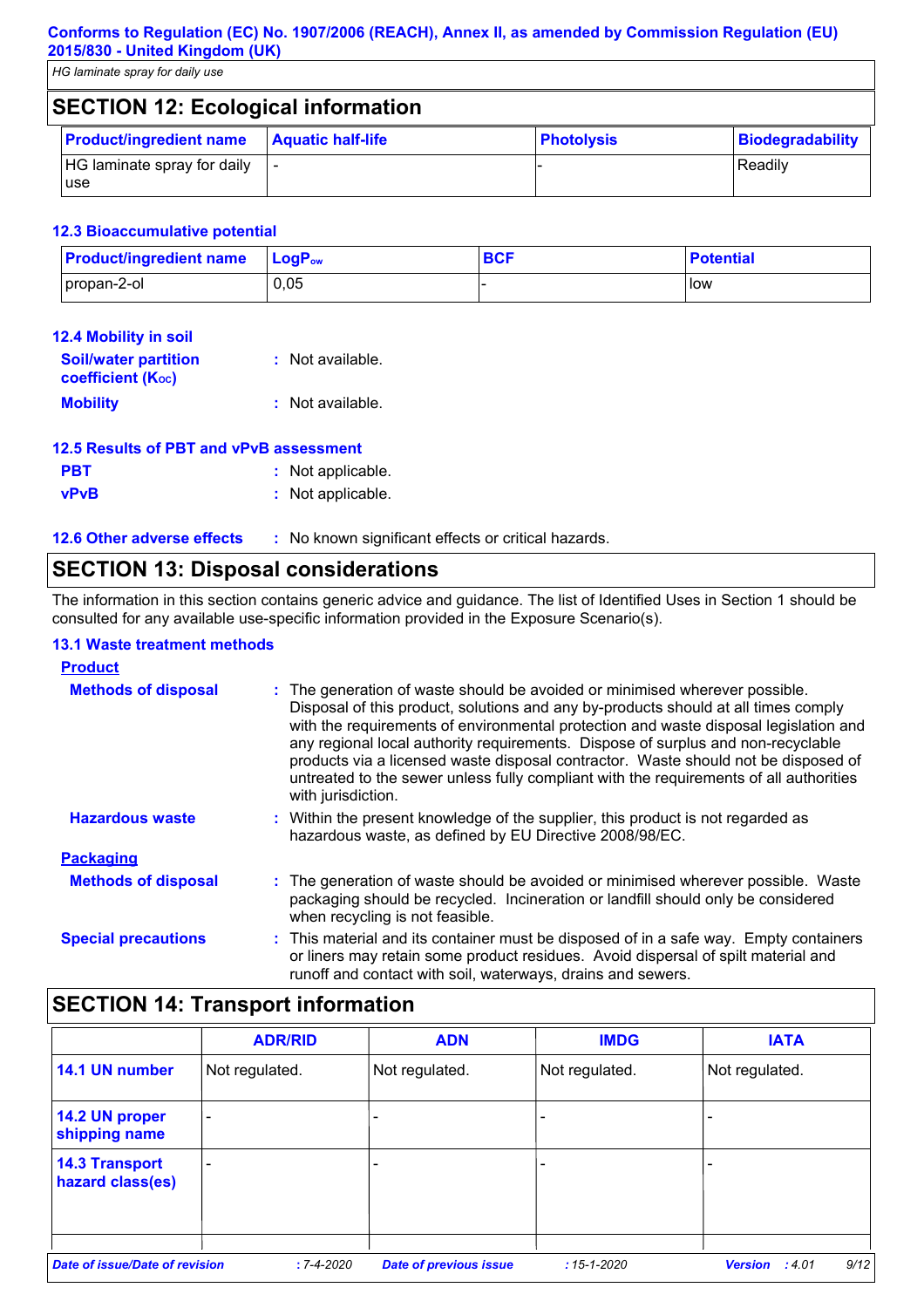| <b>SECTION 14: Transport information</b> |     |     |     |     |
|------------------------------------------|-----|-----|-----|-----|
| 14.4 Packing<br>group                    |     |     |     |     |
| 14.5<br><b>Environmental</b><br>hazards  | No. | No. | No. | No. |
| <b>Additional</b><br>information         |     |     |     |     |

|      | 14.6 Special precautions for : Transport within user's premises: alwa                     |
|------|-------------------------------------------------------------------------------------------|
| user | upright and secure. Ensure that persons<br>the community of the constant and analities of |

ays transport in closed containers that are transporting the product know what to do in the event of an accident or spillage.

**14.7 Transport in bulk according to Annex II of :** Not applicable.

**Marpol and the IBC Code**

## **SECTION 15: Regulatory information**

**15.1 Safety, health and environmental regulations/legislation specific for the substance or mixture EU Regulation (EC) No. 1907/2006 (REACH)**

## **Annex XIV - List of substances subject to authorisation**

#### **Annex XIV**

None of the components are listed.

**Substances of very high concern**

None of the components are listed.

**Annex XVII - Restrictions** : Not applicable.

**on the manufacture, placing on the market and use of certain dangerous substances, mixtures and articles**

## **Other EU regulations**

**Europe inventory :** All components are listed or exempted.

#### **Black List Chemicals**

**(76/464/EEC)**

#### **Ozone depleting substances (1005/2009/EU)**

Not listed.

#### **Prior Informed Consent (PIC) (649/2012/EU)**

Not listed.

#### **Seveso Directive**

This product is not controlled under the Seveso Directive.

**:**

| <b>Contains (Regulation</b> | anionic surfactants, non-ionic surfactants                                                                     | <5% |  |
|-----------------------------|----------------------------------------------------------------------------------------------------------------|-----|--|
| (EC) No 648/2004)           | preservation agents: methylisothiazolinone, benzisothiazolinone, 2-bromo-<br>2-nitropropane-1,3-diol; perfumes |     |  |

## **References :**

**International regulations**

#### **Chemical Weapon Convention List Schedules I, II & III Chemicals**

Not listed.

#### **Montreal Protocol (Annexes A, B, C, E)**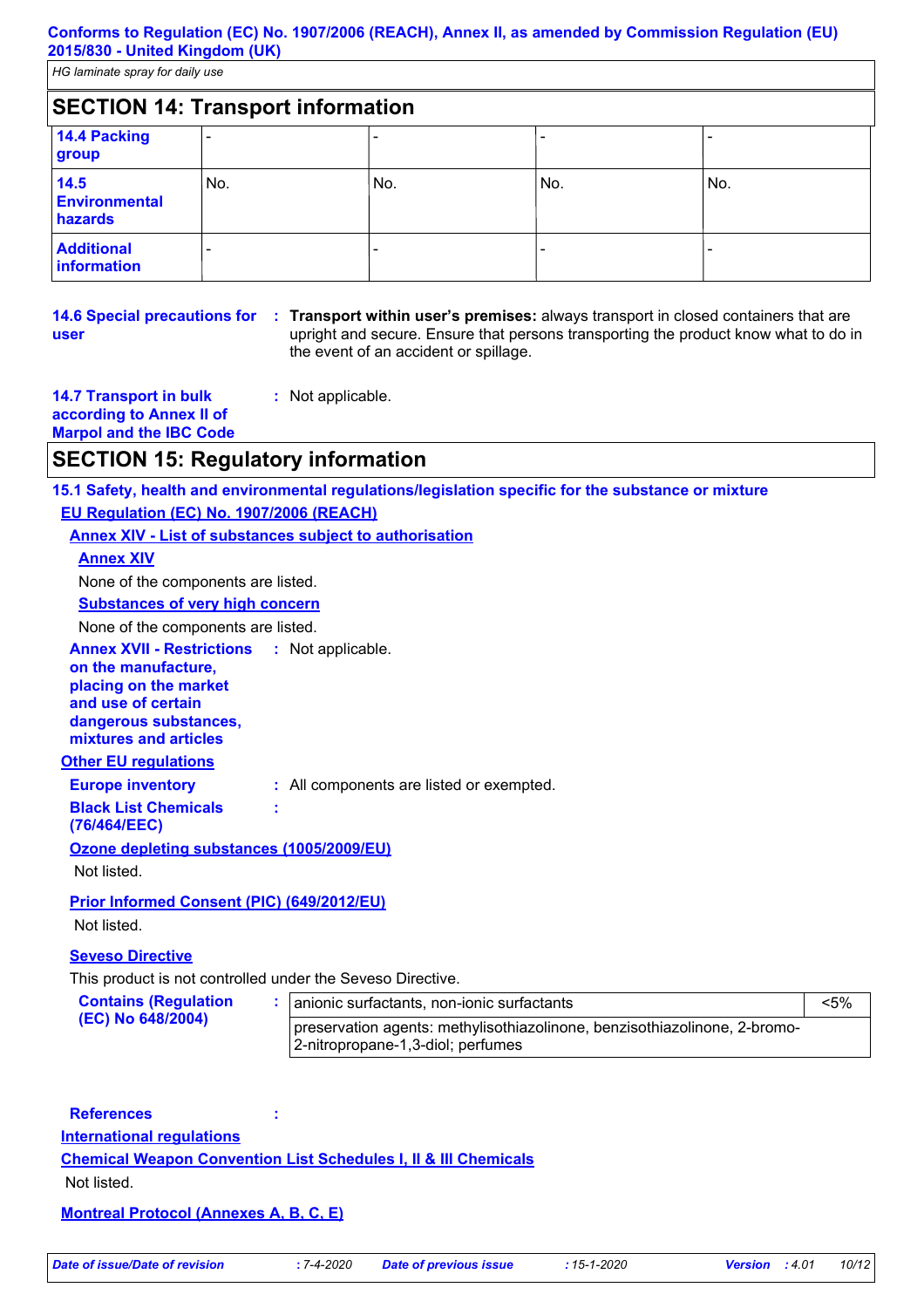# **SECTION 15: Regulatory information**

# Not listed.

| <u>INUL IISLEU.</u>                                                                                                                                        |                                                                                                                                                                                                                                                                                                                       |
|------------------------------------------------------------------------------------------------------------------------------------------------------------|-----------------------------------------------------------------------------------------------------------------------------------------------------------------------------------------------------------------------------------------------------------------------------------------------------------------------|
|                                                                                                                                                            | <b>Stockholm Convention on Persistent Organic Pollutants</b>                                                                                                                                                                                                                                                          |
| Not listed.                                                                                                                                                |                                                                                                                                                                                                                                                                                                                       |
|                                                                                                                                                            | <b>Rotterdam Convention on Prior Informed Consent (PIC)</b>                                                                                                                                                                                                                                                           |
| Not listed.                                                                                                                                                |                                                                                                                                                                                                                                                                                                                       |
|                                                                                                                                                            | <b>UNECE Aarhus Protocol on POPs and Heavy Metals</b>                                                                                                                                                                                                                                                                 |
| Not listed.                                                                                                                                                |                                                                                                                                                                                                                                                                                                                       |
| <b>International lists</b>                                                                                                                                 |                                                                                                                                                                                                                                                                                                                       |
| <b>National inventory</b>                                                                                                                                  |                                                                                                                                                                                                                                                                                                                       |
| <b>Australia</b><br><b>Canada</b>                                                                                                                          | : All components are listed or exempted.<br>: All components are listed or exempted.                                                                                                                                                                                                                                  |
| China                                                                                                                                                      | All components are listed or exempted.                                                                                                                                                                                                                                                                                |
| <b>Turkey</b><br><b>United States</b><br><b>Taiwan</b><br><b>Philippines</b><br><b>New Zealand</b><br><b>Malaysia</b><br><b>Republic of Korea</b><br>Japan | Not determined.<br>All components are listed or exempted.<br>All components are listed or exempted.<br>All components are listed or exempted.<br>All components are listed or exempted.<br>Not determined.<br>: Not determined.<br>Japan inventory (ENCS): Not determined.<br>Japan inventory (ISHL): Not determined. |
|                                                                                                                                                            |                                                                                                                                                                                                                                                                                                                       |

**15.2 Chemical safety assessment**

This product contains substances for which Chemical Safety Assessments are still **:** required.

# **SECTION 16: Other information**

 $\nabla$  Indicates information that has changed from previously issued version.

| <b>Abbreviations and acronyms : ATE = Acute Toxicity Estimate</b> | CLP = Classification, Labelling and Packaging Regulation [Regulation (EC) No.<br>1272/2008] |
|-------------------------------------------------------------------|---------------------------------------------------------------------------------------------|
|                                                                   | DMEL = Derived Minimal Effect Level                                                         |
|                                                                   | DNEL = Derived No Effect Level                                                              |
|                                                                   | EUH statement = CLP-specific Hazard statement                                               |
|                                                                   | PBT = Persistent, Bioaccumulative and Toxic                                                 |
|                                                                   | PNEC = Predicted No Effect Concentration                                                    |
|                                                                   | <b>RRN = REACH Registration Number</b>                                                      |
|                                                                   | vPvB = Very Persistent and Very Bioaccumulative                                             |

#### **Procedure used to derive the classification according to Regulation (EC) No. 1272/2008 [CLP/GHS]**

| <b>Classification</b> | <b>Justification</b> |  |
|-----------------------|----------------------|--|
| Not classified.       |                      |  |

**Full text of abbreviated H statements**

| H225<br>H319<br>H336                                               | Highly flammable liquid and vapour.<br>Causes serious eye irritation.<br>May cause drowsiness or dizziness.                                                             |
|--------------------------------------------------------------------|-------------------------------------------------------------------------------------------------------------------------------------------------------------------------|
| <b>Full text of classifications [CLP/GHS]</b>                      |                                                                                                                                                                         |
| Eye Irrit. 2, H319<br>Flam. Liq. 2, H225<br><b>STOT SE 3, H336</b> | SERIOUS EYE DAMAGE/EYE IRRITATION - Category 2<br>FLAMMABLE LIQUIDS - Category 2<br>SPECIFIC TARGET ORGAN TOXICITY - SINGLE EXPOSURE<br>(Narcotic effects) - Category 3 |
| <b>Date of printing</b><br>$: 7-4-2020$                            |                                                                                                                                                                         |
|                                                                    |                                                                                                                                                                         |

*Date of issue/Date of revision* **:** *7-4-2020 Date of previous issue : 15-1-2020 Version : 4.01 11/12*